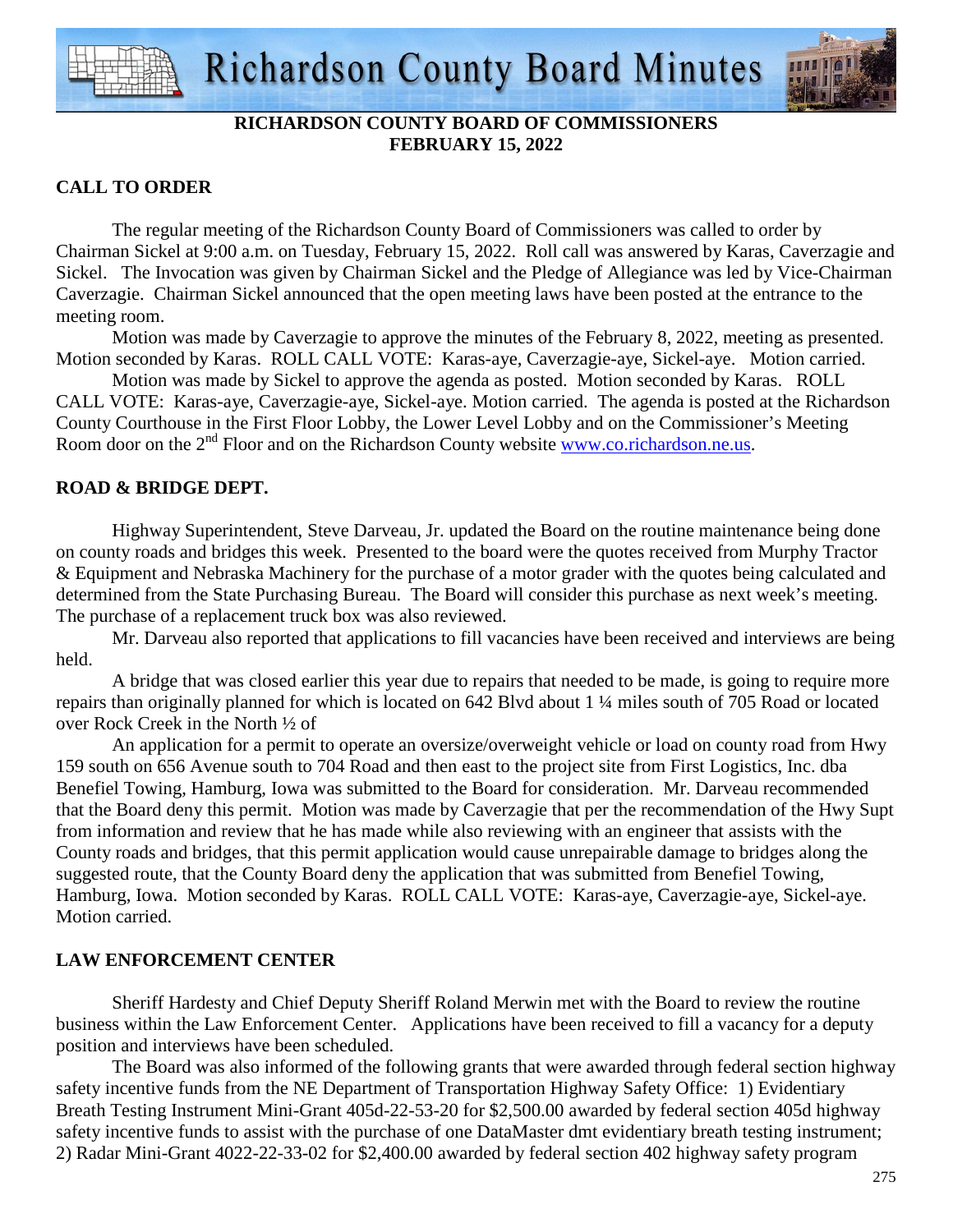**Richardson County Board Minutes** 

funds to assist with the purchase of two radar units and 3) Preliminary Breath Tester 405d-22-53-03 for \$1,770 awarded by federal section 405d highway safety incentive funds for six PBT (preliminary breath tester) units. An update on the grant application that was submitted to USDA for the purchase of law enforcement equipment was also given while the department continues to anticipate the award of these grant funds.

Sheriff Hardesty also informed the Board that on March  $1<sup>st</sup>$  multiple agencies will be conducting a methamphetamine forum from 9 a.m. to noon at the Richardson County Law Enforcement Center. This meeting will be an informative meeting in combating the meth February 15, 2022

LAW ENFORCEMENT (Cont.)

problem in Nebraska. Agencies that will be involved in the forum include the following: FBI, DEA, NE State Patrol, US Attorney and NE Attorney General's office as well as local agencies.

 The Board and the Sheriff were also informed of a community event to be held on Friday, February 25 at 7:00 p.m. at Prichard Auditorium organized and sponsored by the Falls City Public Schools Jr. National Honor Society, Fellowship of Christian Athletes and the Hope Squad along with area churches, who will be presenting Todd Keene and The Power Team 2.0, Night of Power Feats of Strength--A Positive Message. The event is free and all ages are encouraged and welcome.

# **BRAD SLAUGHTER, PIPER SANDLER & CO.**

Brad Slaughter from Piper Sandler  $& Co.$  requested to meet with the Board regarding the financing options they can offer to county governments for construction projects, road improvements, etc.

## **EMA DIRECTOR, BRIAN KIRKENDALL**

 Brian Kirkendall, EMA Director explained to the Board the need for updated communication equipment for the Emergency Management Agency. One informal quote was received from Haug Communications for a "Mindshare 100500 Max Plus" and supporting equipment for a total of \$20,080.00. Mr. Kirkendall and Tyler Cooper, County Building Maintenance Technician reported that Haug Communications worked with First Wireless for this equipment to be compatible with the newly acquired communication equipment for the Law Enforcement Center and that which was purchased by the City of Falls City for the Falls City Police Department. Motion was made by Caverzagie to approve a purchase order for the upgrade and improvements to communication equipment from Haug Communications for a total of \$20,080.00 within the Emergency Management Agency Office. Motion seconded by Karas. ROLL CALL VOTE: Karas-aye, Caverzagie-aye, Sickel-aye. Motion carried.

## **CORRESPONDENCE/OTHER**

## **Repairs/Improvements Quote**

 Motion was made by Caverzagie to approve the quote from Brown Remodeling for repairs and improvements that need to be addressed within the Courthouse which includes the completion of a suspended ceiling within the Clerk of Dist Court office and a suspended ceiling in the records room, updating an area on 3<sup>rd</sup> floor to a useable conference room and to complete an area within the Military Museum area where new plumbing was run through to reach other areas of the Courthouse. Motion seconded by Sickel. ROLL CALL VOTE: Karas-aye, Caverzagie-aye, Sickel-aye. Motion carried.

 A purchase order was also approved for the replacement and installation of restroom fixtures in the Lower Level of the Courthouse for an approximately cost of \$1500.00 with Meyer Home Center.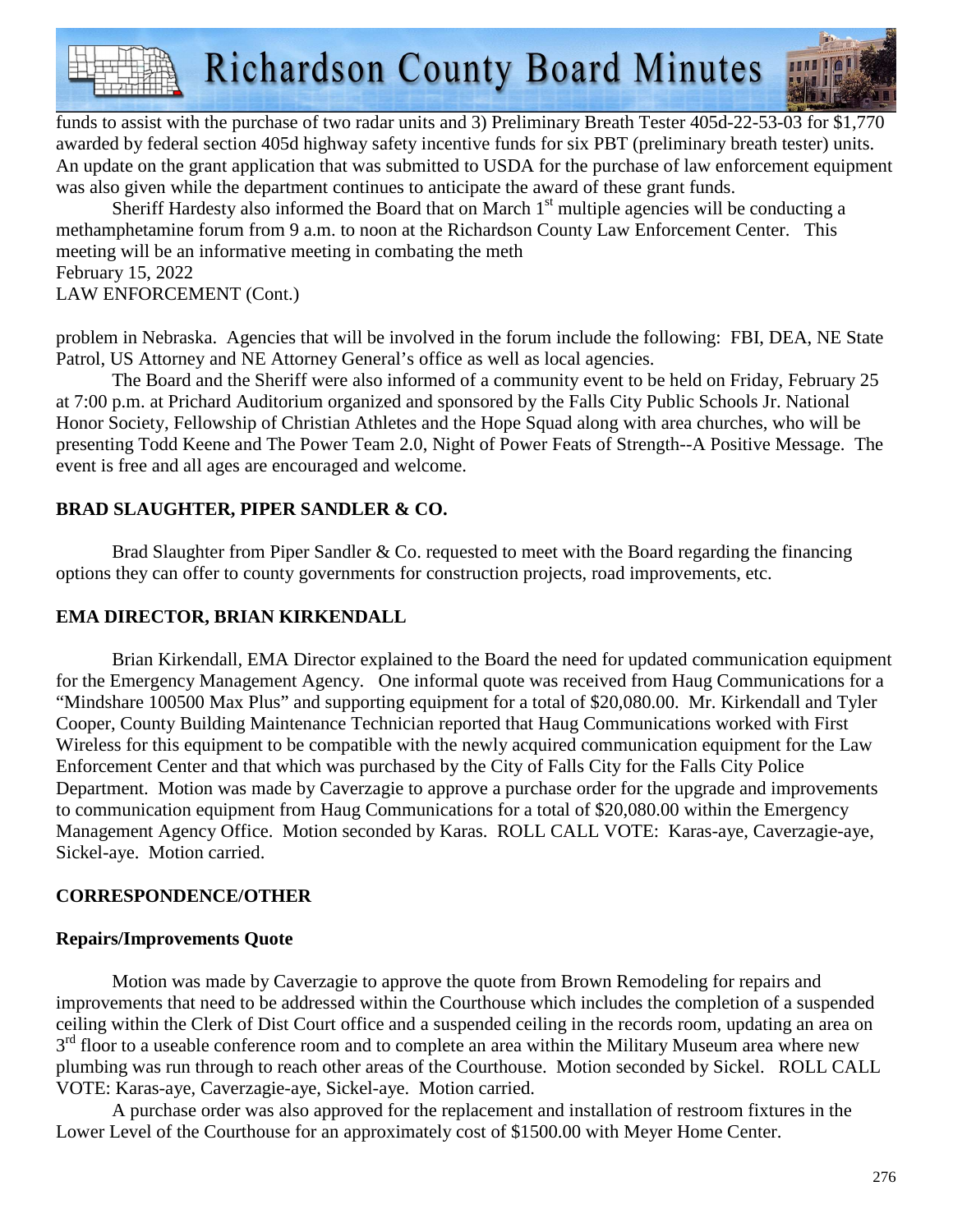### **Conservation Easement Application**

 Motion was made by Sickel to submit to the Richardson County Planning Commission pursuant to NE Revised State Statute 76-2,112, for review and approval or disapproval, a Conservation Easement Application submitted by landowners Mark S. and Elizabeth M. Andrew for a tract of land located in fractional Sections 5 and 8, Township 1 North, Range 18 East of the  $6<sup>th</sup>$  P.M., Richardson County, Nebraska. Motion seconded by Karas. ROLL CALL VOTE: Karas-aye, Caverzagie-aye, Sickel-aye. Motion carried.

#### **CLAIMS**

Motion was made by Karas to allow the payment of all claims that were submitted today. Motion seconded by Sickel. ROLL CALL VOTE: Karas-aye, Caverzagie-aye, Sickel-aye. Motion carried.

February 15, 2022 CLAIMS (Cont.)

> *(The claims listed below are available for public inspection at the office of the County Clerk during regular business hours.)*

#### **GENERAL FUND**

| Armbruster Motor Co., supp.               | 136.94   |
|-------------------------------------------|----------|
| Bennett, Pam, serv                        | 300.00   |
| BuckIT, serv                              | 2212.50  |
| Caverzagie, John, reimb                   | 273.19   |
| City of Beatrice, serv                    | 45000.00 |
| Comfort Inn, lodg                         | 107.96   |
| Consolidated Mgmt., serv                  | 8488.00  |
| Culligan, serv                            | 112.04   |
| DAS State Accounting, serv                | 319.88   |
| Falls City Auto Supply, supp              | 31.27    |
| Falls City Mercantile, supp               | 151.91   |
| Falls City Journal, adv                   | 1317.68  |
| Farmer's Repair, supp                     | 900.00   |
| Galls, supp                               | 426.42   |
| Government Forms & Supplies, supp         | 321.77   |
| Gravatt, Jere, serv                       | 300.00   |
| Handley, Dylan, serv                      | 700.00   |
| Hector, Amy, serv                         | 400.00   |
| Miller-Monroe, ins                        | 532.00   |
| Morrill Collision, serv                   | 9107.16  |
| NE Health & Human Services, serv          | 93.00    |
| ProServ, serv                             | 133.10   |
| Quill, supp                               | 346.24   |
| Ram Exterminators, serv                   | 45.00    |
| Richardson County Clerk Petty Cash, reimb | 120.00   |
| Riggs, Kim, reimb                         | 118.17   |
| Secretary of State, supp                  | 20.00    |
| <b>Spartan Stores</b>                     | 54.96    |